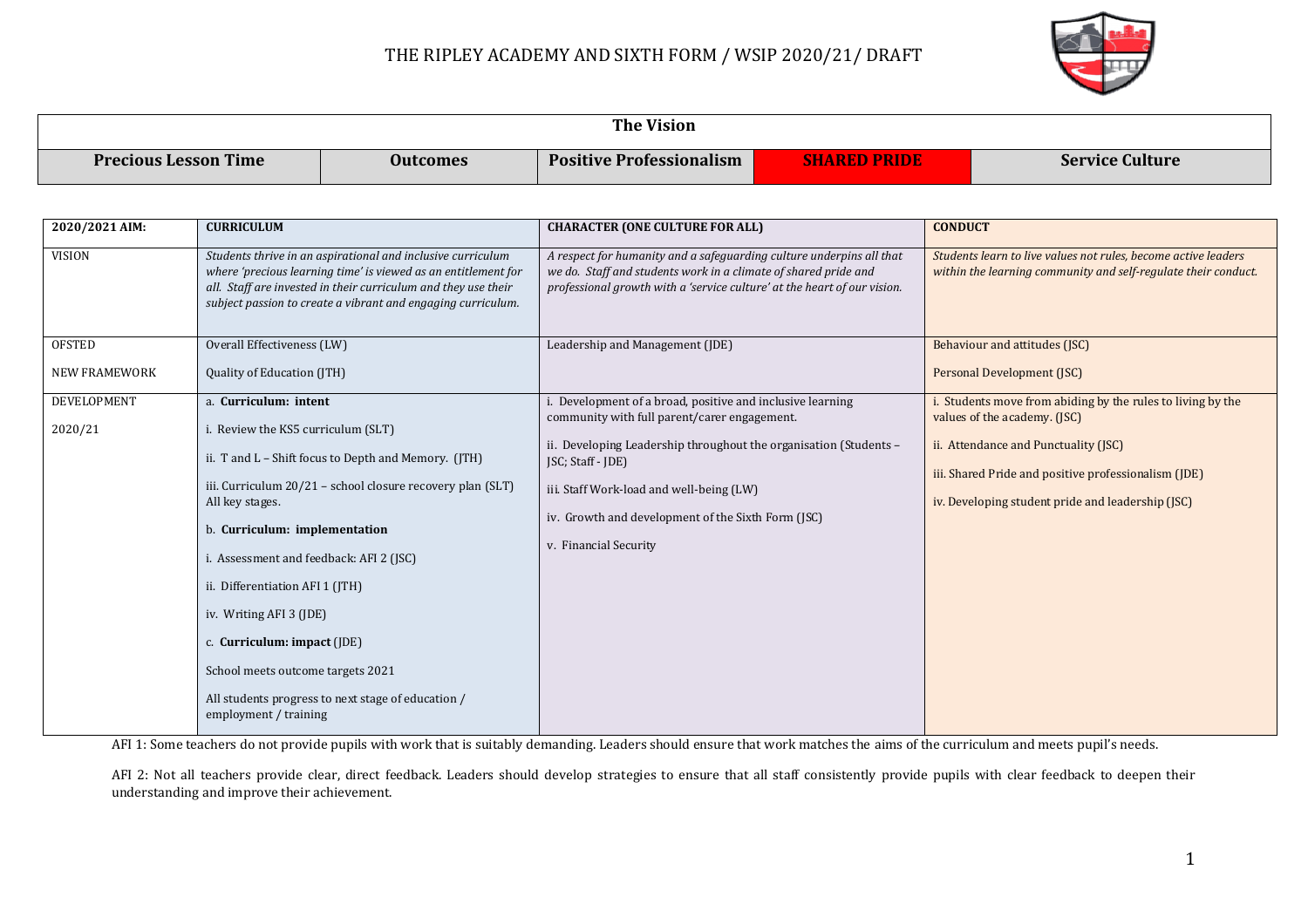

AFI3: Leaders should develop strategies to improve the quality of pupils writing across the curriculum.

#### **1. CURRICULUM**

#### **LINK GOVERNOR: PHIL HARDING (COG)**

### **OFSTED: QUALITY OF EDUCATION (JDE)**

| <b>DEVELOPMENT</b>                                                          | <b>ACTION</b>                                                                                                                                                                                                                                                                                                                                                                         | <b>INTENDED IMPACT</b>                                                                                                                                                                                                | <b>SLT</b> |
|-----------------------------------------------------------------------------|---------------------------------------------------------------------------------------------------------------------------------------------------------------------------------------------------------------------------------------------------------------------------------------------------------------------------------------------------------------------------------------|-----------------------------------------------------------------------------------------------------------------------------------------------------------------------------------------------------------------------|------------|
| Review the curriculum at KS5                                                | Map KS5 diet per subject - what is the student experience at KS5? (Dec 2020)<br>Introduce recapping and revising throughout SOW (March 2020)<br>Investigate sequencing within SOW and ensure assessment practices are rigorous,<br>regular and drive assessment for learning.<br>Ensure differentiation (including appropriate stretch and challenge) is a feature at<br>Key Stage 5. | The quality of T and L improves as a result of a<br>curriculum designed by subject specialists.<br>Progress accelerates<br>Student engagement improves                                                                | JDE        |
| Teaching and Learning -Shift<br>Focus to Depth and Memory.                  | Continued dialogue around HPA tasks and ensure staff awareness of depth rather than<br>breadth (Dec 2020)<br>Ensure opportunities for deep learning are identified in SoW.<br>Define Tasks and Activities that develop memory.<br>Departments to ensure assessment calendars are in place with opportunities for<br>interleaving and recall.                                          | Increased staff awareness of deep learning.<br>Improved pedagogy in evidence in pupil work.<br>9-6 grades 2021 and projections improve<br>Improved assessment and exam outcomes<br>Evidence of assessment in practice | <b>ITH</b> |
| Curriculum 20/21 - school<br>closure recovery plan (SLT) All<br>key stages. | Departmental recovery plans in place (Sept 2020)<br>Use of Baseline assessments in first half of autumn term to identify gaps in knowledge,<br>skills and understanding (Oct 2020)                                                                                                                                                                                                    | Identification of key students and key KSU deficit<br>areas.                                                                                                                                                          | <b>JDE</b> |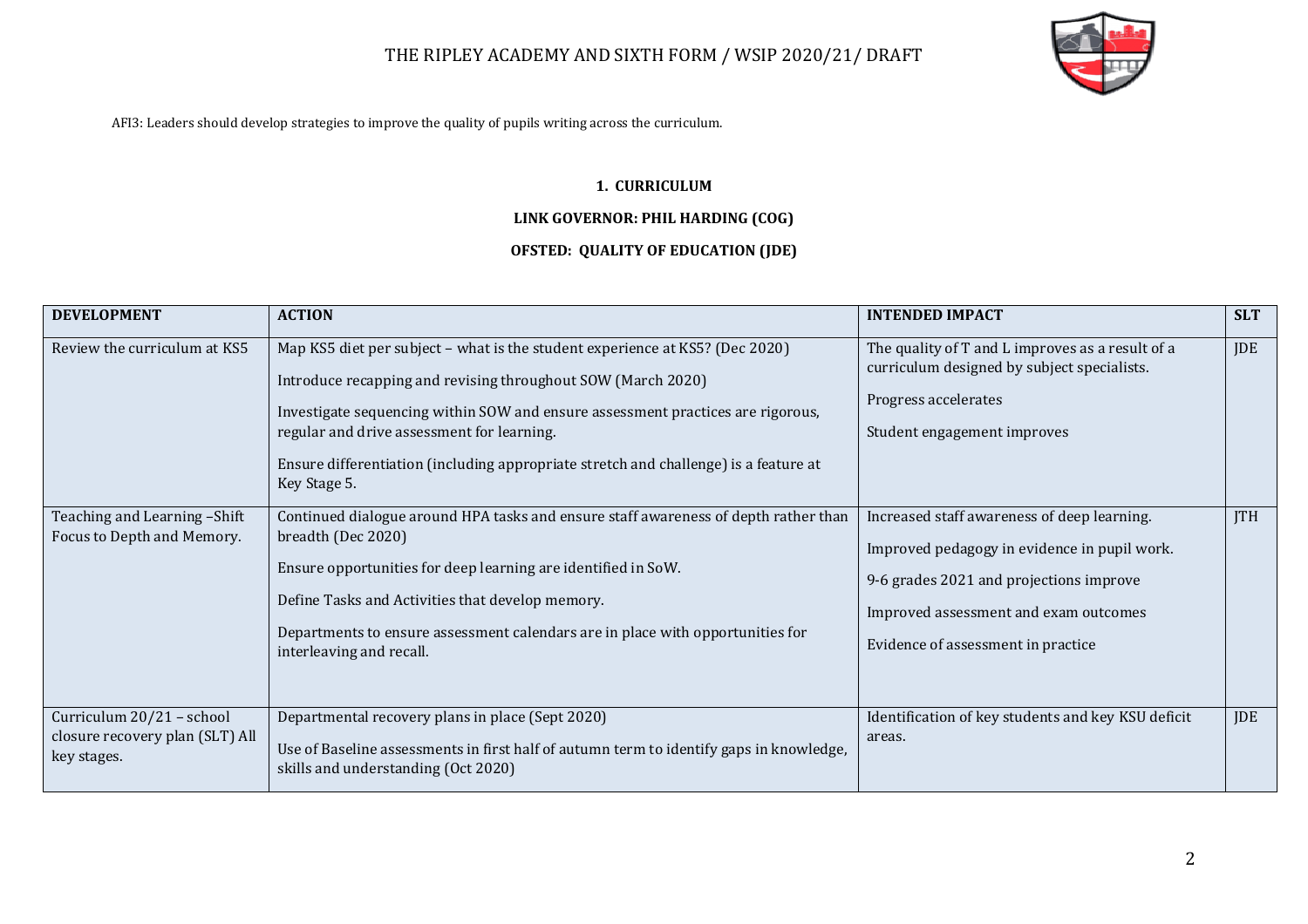

|                                                | Regular use of Assessment and QLA to identify and address gaps in KSU<br>Continual review of SoW to ensure KSU gaps identified are addressed.<br>Shift to differentiation by knowledge gap.<br>Co-ordinated whole school approach to intervention to ensure targeted support is<br>offered to students who have fallen behind. | Robust intervention plans with rigorous monitoring<br>and tracking of pupil progress.<br>Narrowing of gaps identified in September<br>throughout the year.<br>Positive exam outcomes for all groups of pupils.                                                                                                            |            |
|------------------------------------------------|--------------------------------------------------------------------------------------------------------------------------------------------------------------------------------------------------------------------------------------------------------------------------------------------------------------------------------|---------------------------------------------------------------------------------------------------------------------------------------------------------------------------------------------------------------------------------------------------------------------------------------------------------------------------|------------|
| Assessment and Feedback: AFI<br>$\overline{2}$ | Embed 3M marking policy (Sep 2020)<br>ALPS - Connect to Reflect (Sep 2020)<br>Students are given time to reflect and respond to feedback (Sep 2020)<br>Shape new ways of marking and assessment in the light of Covid-19 (Sep2020)                                                                                             | Marking is of a consistently good quality across all<br>subjects, all students and all year groups.<br>Feedback leads to accelerated progress.<br>The quality of written work improves.<br>Students reflect on feedback leading to greater<br>engagement with the learning process.<br>New assessment practices in place. | <b>JSC</b> |
| Differentiation: AFI 1                         | Differentiation should be a consistent feature of every lesson. (March 2021)<br>Define HPA tasks for new members of staff (Dec 2020)<br>Use of student voice to understand whole school experience for HPA (Oct 2020)<br>Review of HPA strategy document (March 2021)                                                          | Engagement with how the HPA child learns and<br>processes leads to more meaningful differentiation.<br>Improved pedagogy in evidence in pupil learning.<br>9-6 grades 2021 and projections improve<br>Increase in participation rates across school                                                                       | <b>ITO</b> |
| Writing: AFI 3                                 | Renewed focus on extended writing tasks (Nov 2020)<br>CPD to support all staff to become "teachers of writing" (Jan 2021)<br>Development of a consistent approach to the teaching of writing across the curriculum<br>(March 2021)<br>Robust QA to monitor and track quality of pupil writing (Dec 2020)                       | Evidence of extended writing tasks at all key stages<br>and in all curriculum areas (including areas where<br>writing has not been traditional)<br>All staff confident in consistent use of techniques to<br>support pupil writing.<br>Improvement in quality as well as quantity of pupil<br>writing                     | JDE        |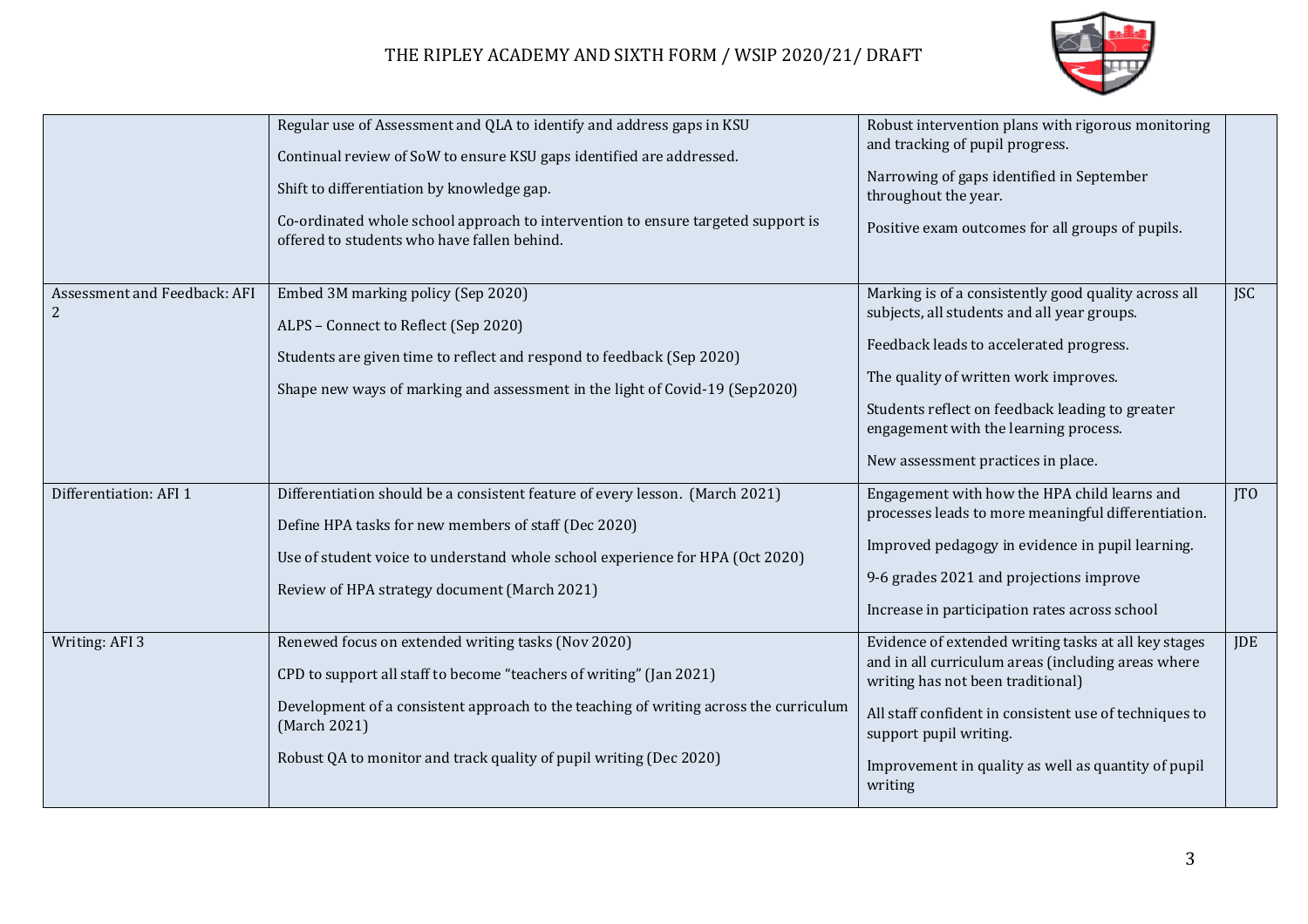

| Outcomes - targets 2020 | Cohort 2021 - targets                                           |       |      | The School continues its mission to provide a first<br>class education for all students. | <b>JDE</b> |
|-------------------------|-----------------------------------------------------------------|-------|------|------------------------------------------------------------------------------------------|------------|
|                         | <b>Cohort Summary</b>                                           |       |      |                                                                                          |            |
|                         | Measure                                                         | Total | %    |                                                                                          |            |
|                         | Cohort                                                          | 129   | 100  |                                                                                          |            |
|                         | Average Attainment 8 Grade                                      | 5.18  |      |                                                                                          |            |
|                         | Average Estimated A8                                            | 48.58 |      |                                                                                          |            |
|                         | <b>Average Total Progress 8</b>                                 | 0.33  |      |                                                                                          |            |
|                         | Students Achieving 9-4 in English and Maths                     | 111   | 85.4 |                                                                                          |            |
|                         | Students Achieving 9-5 in English and Maths                     | 74    | 56.9 |                                                                                          |            |
|                         | Students entered and achieving 99-44 in Combined Science        | 95    | 84.8 |                                                                                          |            |
|                         | Students entered and achieving 99-55 in Combined Science        | 69    | 61.6 |                                                                                          |            |
|                         | Students in COHORT Achieving the EBacc (Standard Pass)<br>(NEW) | 18    | 14   |                                                                                          |            |
|                         | Students in COHORT Achieving the EBacc (Strong Pass)            | 18    | 13.8 |                                                                                          |            |
|                         | Average English Progress 8                                      | 0.12  |      |                                                                                          |            |
|                         | Average Maths Progress 8                                        | 0.35  |      |                                                                                          |            |
|                         | Average EBacc Progress 8                                        | 0.46  |      |                                                                                          |            |
|                         | Average Open Progress 8                                         | 0.32  |      |                                                                                          |            |
|                         | Average Science VA                                              | 0.367 |      |                                                                                          |            |
|                         | Average Languages VA                                            | 1.147 |      |                                                                                          |            |
|                         | Average Humanities VA                                           | 0.664 |      |                                                                                          |            |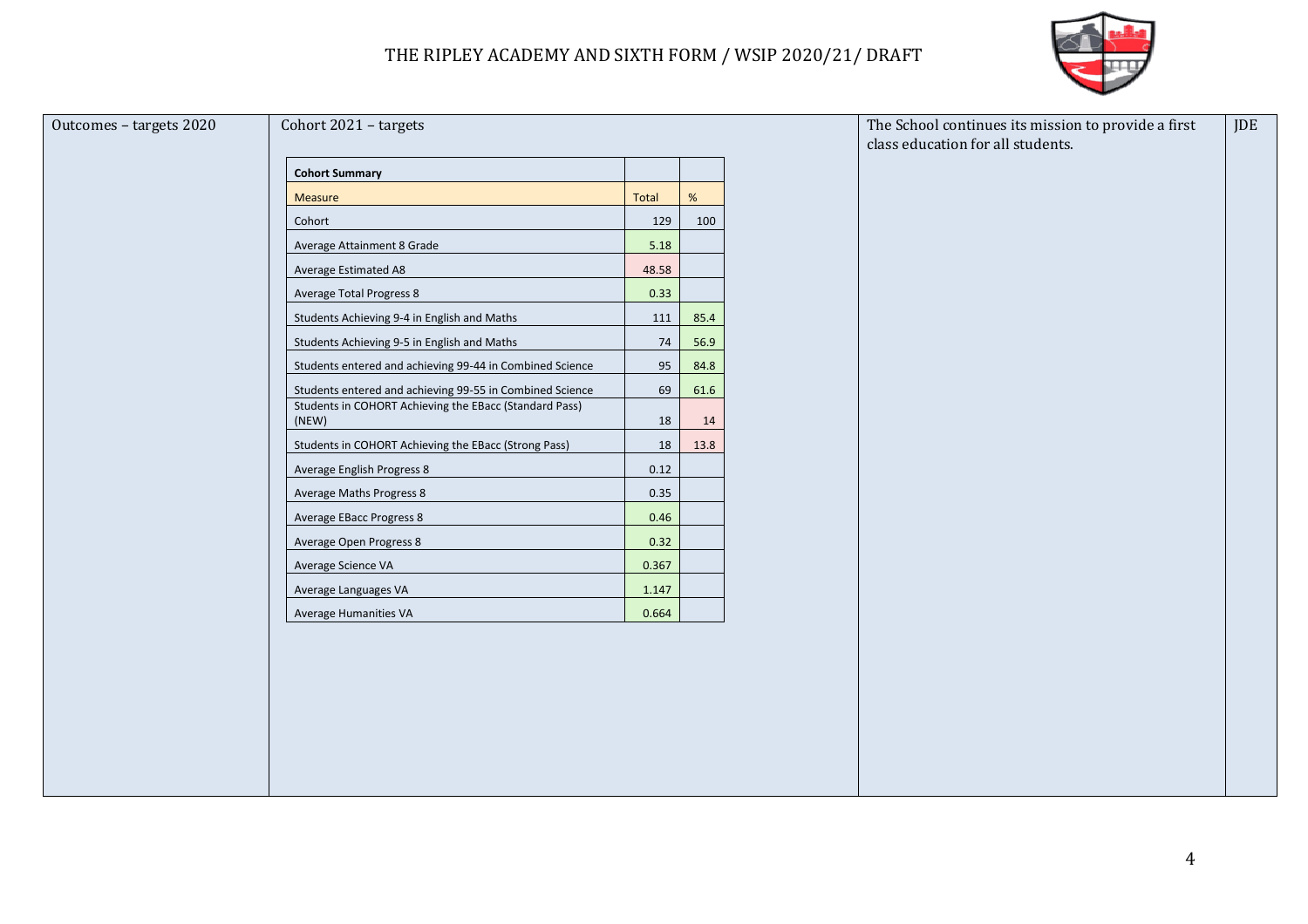

| ALL         | 0.12    | 0.35    | 0.46    | 0.32    | 0.33    |
|-------------|---------|---------|---------|---------|---------|
| <b>MALE</b> | $-0.29$ | 0.38    | 0.29    | $-0.14$ | 0.06    |
| FEMALE      | 0.61    | 0.32    | 0.67    | 0.89    | 0.65    |
| PP          | 0.02    | 0.51    | 0.44    | 0.26    | 0.31    |
| NON-PP      | 0.17    | 0.27    | 0.47    | 0.36    | 0.34    |
| SEND        | $-1.19$ | $-0.53$ | $-0.88$ | $-1.69$ | $-1.10$ |
| NON-SEND    | 0.17    | 0.39    | 0.51    | 0.41    | 0.39    |
| L/MPA       | 0.15    | 0.33    | 0.53    | 0.29    | 0.34    |
| <b>HPA</b>  | 0.15    | 0.44    | 0.48    | 0.44    | 0.38    |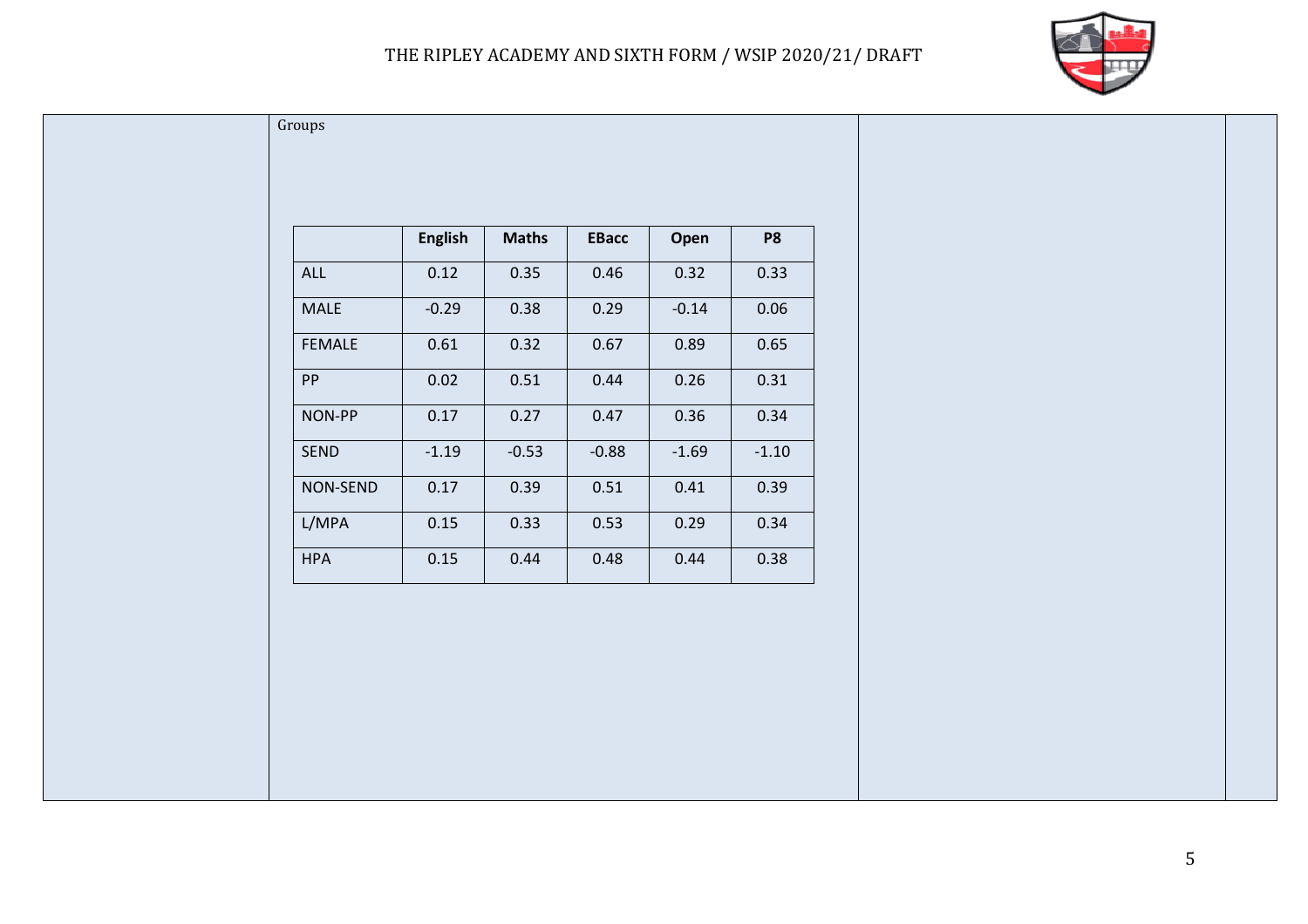

| Year 13 targets:            |              |  |  |
|-----------------------------|--------------|--|--|
| APS                         | 31.58        |  |  |
| Average Grade               | $\mathsf{C}$ |  |  |
| Overall Value Added (SISRA) | tbc          |  |  |
| $% A*-B$                    | 34.8         |  |  |
| $%A*-C$                     | 58.9         |  |  |
| $%A*-E$                     | 100          |  |  |
|                             |              |  |  |
|                             |              |  |  |
|                             |              |  |  |
|                             |              |  |  |
|                             |              |  |  |
|                             |              |  |  |
|                             |              |  |  |
|                             |              |  |  |

### **2. CHARACTER**

**LINK GOVERNOR: STEVE BRADDER (VCOG)**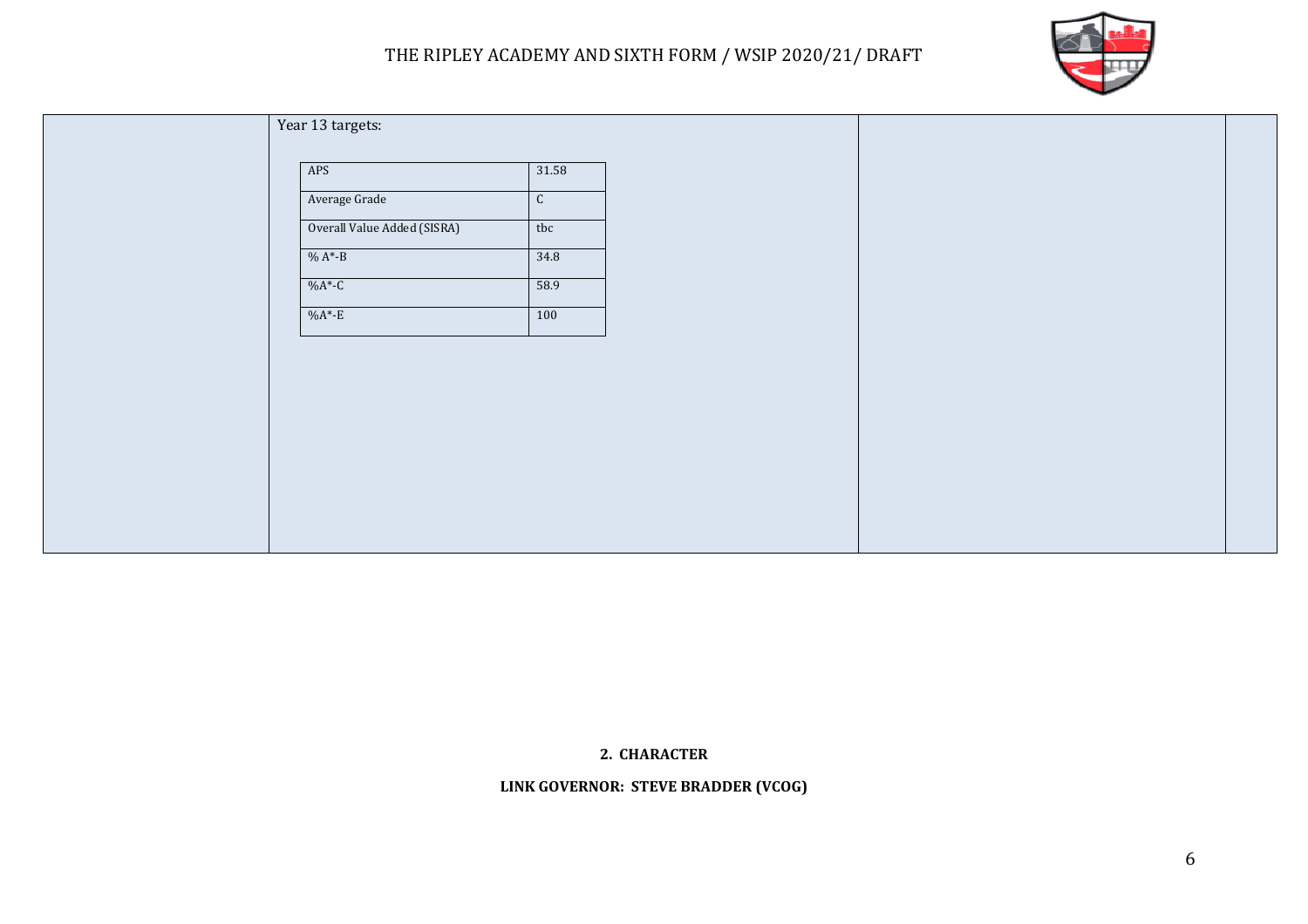

#### **OFSTED: LEADERSHIP AND MANAGEMENT (JDE)**

| <b>DEVELOPMENT</b>                                                                                        | <b>ACTION</b>                                                                                                                                                                                                                                                                                                                                                                                                                                                                                                                                                                                                                                          | <b>INTENDED IMPACT</b>                                                                                                                                                                                                                                                                                                                                                                                                                                   | <b>SLT</b> |
|-----------------------------------------------------------------------------------------------------------|--------------------------------------------------------------------------------------------------------------------------------------------------------------------------------------------------------------------------------------------------------------------------------------------------------------------------------------------------------------------------------------------------------------------------------------------------------------------------------------------------------------------------------------------------------------------------------------------------------------------------------------------------------|----------------------------------------------------------------------------------------------------------------------------------------------------------------------------------------------------------------------------------------------------------------------------------------------------------------------------------------------------------------------------------------------------------------------------------------------------------|------------|
| Development of a broad, positive and<br>inclusive learning community with full<br>parent/carer engagement | Students respond to feedback as a consistent feature of the 3M<br>marking policy. (Oct 2020)<br>The School develops strategies in the light of Covid-19 to<br>ensure parents/carers continue to fully engage in their child's<br>learning. (Oct 2020)<br>A home-school dialogue to be encouraged through the records<br>of learning. (March 2021)                                                                                                                                                                                                                                                                                                      | The quality of written work is monitored by the student, staff<br>and by parents and carers. In-year deterioration reduces and<br>'September standards' are maintained.<br>Parents and carers have a good understanding of the curriculum,<br>especially at KS3. They become active participants in their<br>child's journey through the school as a result.                                                                                             | <b>JDE</b> |
| Developing leadership throughout the<br>organisation.<br>a. Students (JSC)<br>b. Staff (JDE)              | A) Student leadership becomes a feature of 'values not rules'.<br>(March 2021)<br>Student leaders live their leadership with clearly defined roles<br>and identity within school. (March 2021)<br>Student leaders role model expected conduct and provide a<br>source of aspiration for younger students. (Oct 2020)<br>B Opportunities for staff to take on extra responsibilities as a<br>stepping stone to future career progression.<br>NPQ programmes to continue (Oct 2020)<br>Opportunity for Associate SLT member to develop a project<br>throughout the course of the year (Oct 2020)<br>UPS Teacher Whole school targets defined (Sept 2020) | Conduct is self-regulating<br>Students take responsibility for the progress of their school.<br>Success becomes an aspiration for all.<br>The school environment becomes increasingly self-regulating<br>and staff duties reduce as a result.<br>Capacity provided at all levels across the school with<br>opportunities for career enhancement. Staff retention remains<br>high. Alternatively, staff who do leave, only leave for "promoted<br>posts". | JSC/JDE    |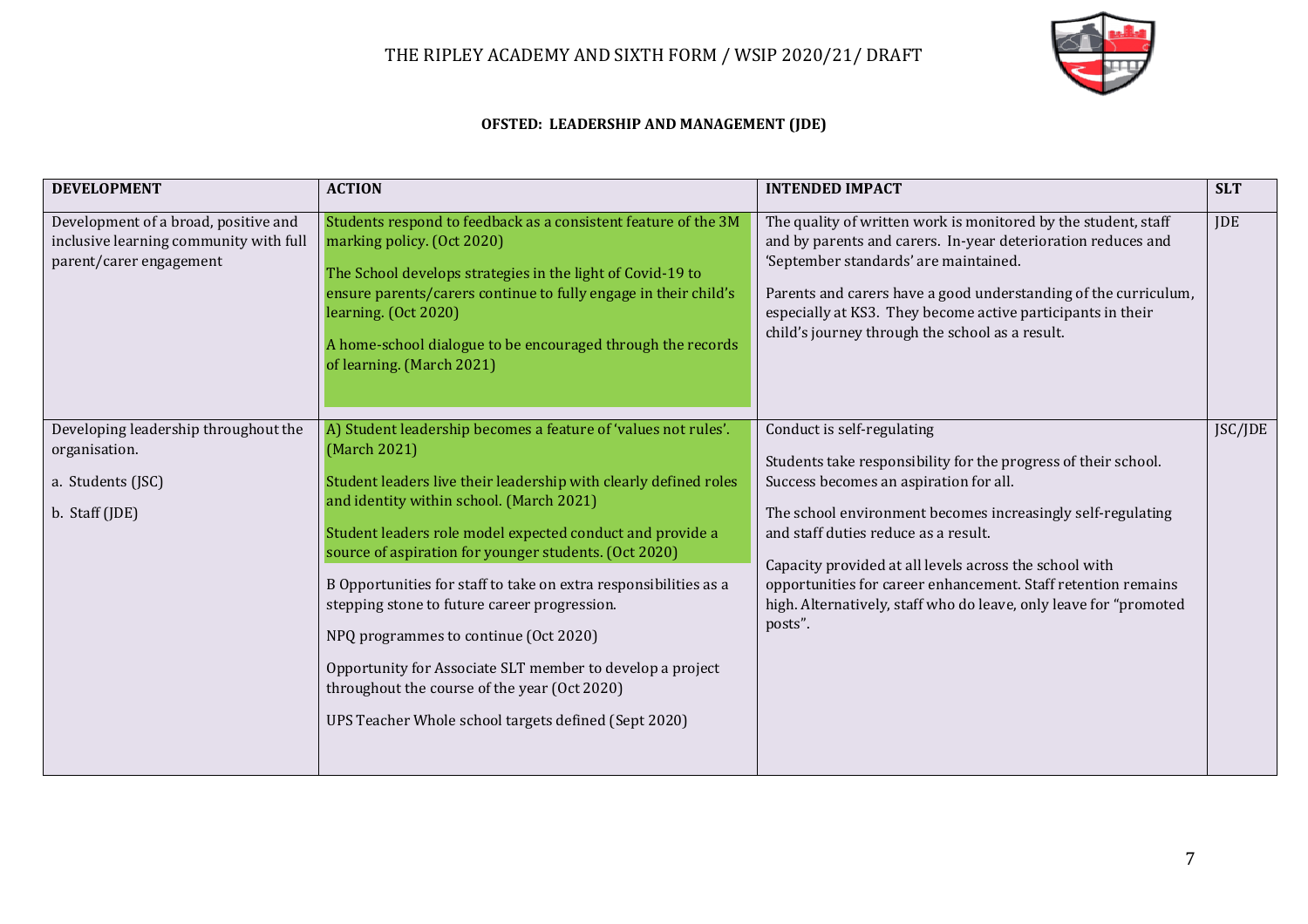

| Reducing Staff workload   | Annual staff welfare survey (April 2021)<br>Covid risk assessments reduce staff workload<br>Removal of break duties.<br>Recommendations for action to be made by SLT to the LGB.                               | Reduction in tasks required of staff which do not directly impact<br>upon the improvement in the quality of teaching and learning.                                                                                                        | LW     |
|---------------------------|----------------------------------------------------------------------------------------------------------------------------------------------------------------------------------------------------------------|-------------------------------------------------------------------------------------------------------------------------------------------------------------------------------------------------------------------------------------------|--------|
| <b>Financial Security</b> | Approved budget achieved with in-year surplus 21/22 (April<br>2021)<br>Y7 recruitment target Sep 2021: 170 (March 2021)<br>Y12 recruitment target 80 (Jan 2021)<br>Y12 into 13 retention target 95% (May 2021) | More investment can be made in teaching and learning as a<br>result of prudent financial planning.<br>Class sizes remain less than 30.<br>Teachers have access to more resources to reduce workload.<br>Expansion of Sixth Form provision | LW     |
| Governance Restrucure     | HOS 3 x Governor panel - operational reporting<br>EHT 4 x LGB - strategic reporting                                                                                                                            | Reduction of workload for SLT<br>Governance becomes more strategic                                                                                                                                                                        | LW JDE |

#### **3. CONDUCT**

#### **LINK GOVERNOR:**

### **OFSTED: BEHAVIOUR AND ATTITUDES / PERSONAL DEVELOPMENT (JSC)**